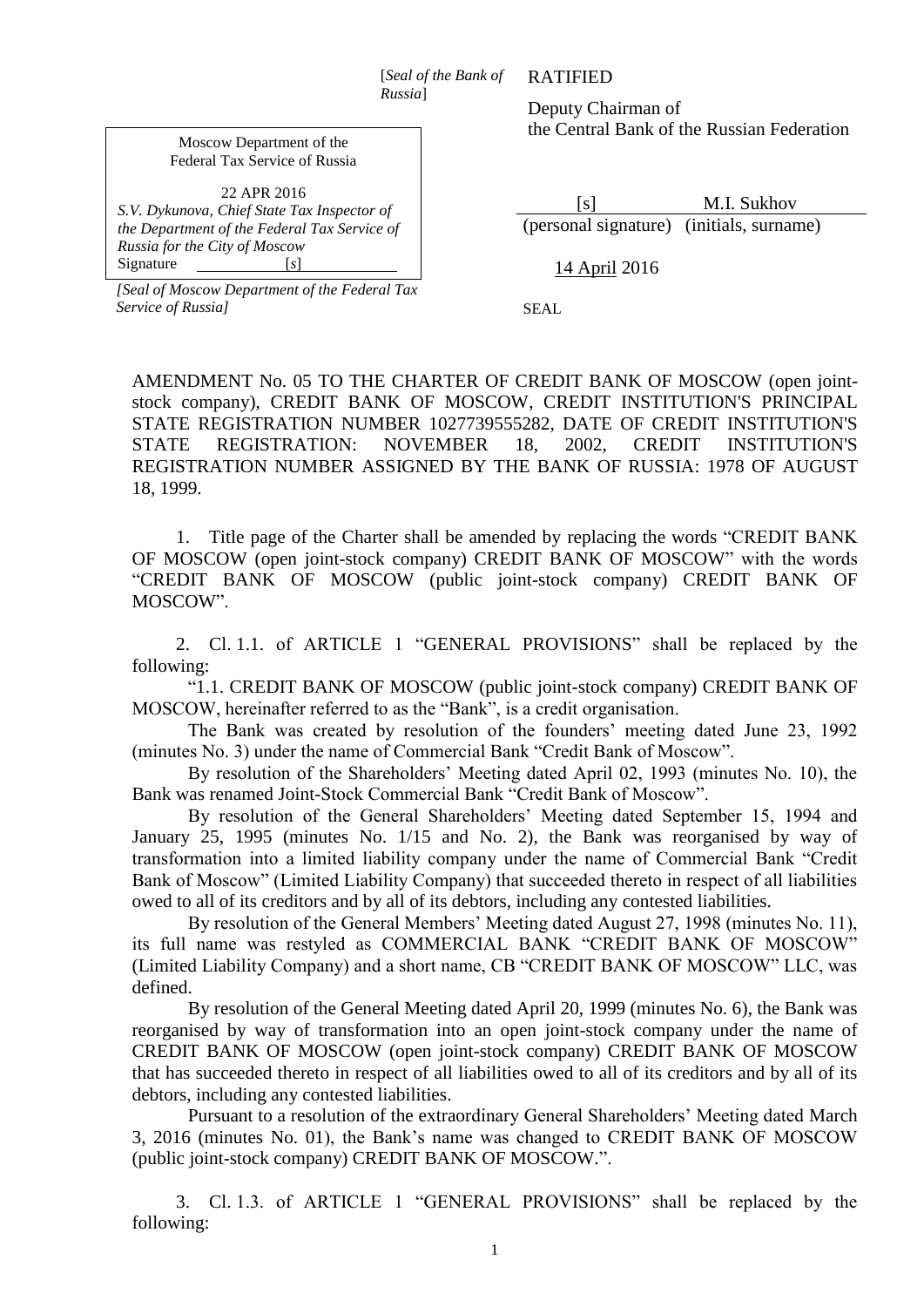"1.3. The Bank's Russian full brand name is "МОСКОВСКИЙ КРЕДИТНЫЙ БАНК" (публичное акционерное общество).".

4. Cl. 1.4. of ARTICLE 1 "GENERAL PROVISIONS" shall be replaced by the following:

"1.4. The Bank's Russian short brand name is ПАО "МОСКОВСКИЙ КРЕДИТНЫЙ  $FAHK"$ 

5. Cl. 1.5. of ARTICLE 1 "GENERAL PROVISIONS" shall be replaced by the following:

"1.5. The Bank's English full brand name is CREDIT BANK OF MOSCOW (public joint-stock company).".

6. Cl. 1.11 of article 1 "GENERAL PROVISIONS" shall be restated as follows:

"1.11. The Bank may, on its own behalf, acquire and exercise any civil rights, assume civil obligations, sue and be sued.".

7. Cl. 1.18 of article 1 "GENERAL PROVISIONS" shall be restated as follows:

"1.18. Any amendments to the Charter of the Bank made by resolution of the General Shareholders' Meeting in accordance with its competence shall be registered by the relevant state authority under a resolution of the Central Bank of the Russian Federation.".

8. Article 2 "REGISTERED ADDRESS" shall be restated as follows:

## "**Article 2. REGISTERED ADDRESS**

The Bank's corporate seat is in Moscow.

The Bank's address is 2 (bldg. 1), Lukov pereulok, Moscow, 107045.".

9. In cl. 4.2 of article 4 "CREDIT RESOURCES OF THE BANK", cl. 10.3 of article 10 "THE BANK'S INCOME DISTRIBUTION PROCEDURE" and cl. 12.14, cl. 12.20, cl. 12.29 and cl. 12.36.27 of article 12 "MANAGEMENT OF THE BANK", the words "fiscal year" in any grammatical case or number shall be replaced with the words "reporting year" in the relevant grammatical case and number.

10. Cl. 5.4 of article 5 "SECURING CUSTOMERS' INTERESTS. BANKING AND COMMERCIAL SECRECY" shall be amended by adding the words "and electronic cash balance" after the words "in custody with the Bank".

11. Cl. 6.1 of article 6 "CHARTER CAPITAL. PROPERTY OF THE BANK" shall be amended by deleting the sentence "The Bank's charter capital represents the minimum of the Bank's property to which its creditors have recourse.".

12. Paragraph 2 of cl. 6.5 of article 6 "CHARTER CAPITAL. PROPERTY OF THE BANK" shall be deleted.

13. Cl. 7.18 of article 7 "SHARES AND OTHER EMISSION SECURITIES OF THE BANK" shall be deleted.

14. Cl. 7.19 – 7.22 of article 7 "SHARES AND OTHER EMISSION SECURITIES OF THE BANK" shall be deemed to be cl. 7.18 – 7.21 of article 7 "SHARES AND OTHER EMISSION SECURITIES OF THE BANK" respectively.

15. In cl. 8.1 of article 8 "THE RIGHTS OF THE BANK'S SHAREHOLDERS", cl. 12.29 of article 12 "MANAGEMENT OF THE BANK", cl. 13.5 and 13.7 of article 13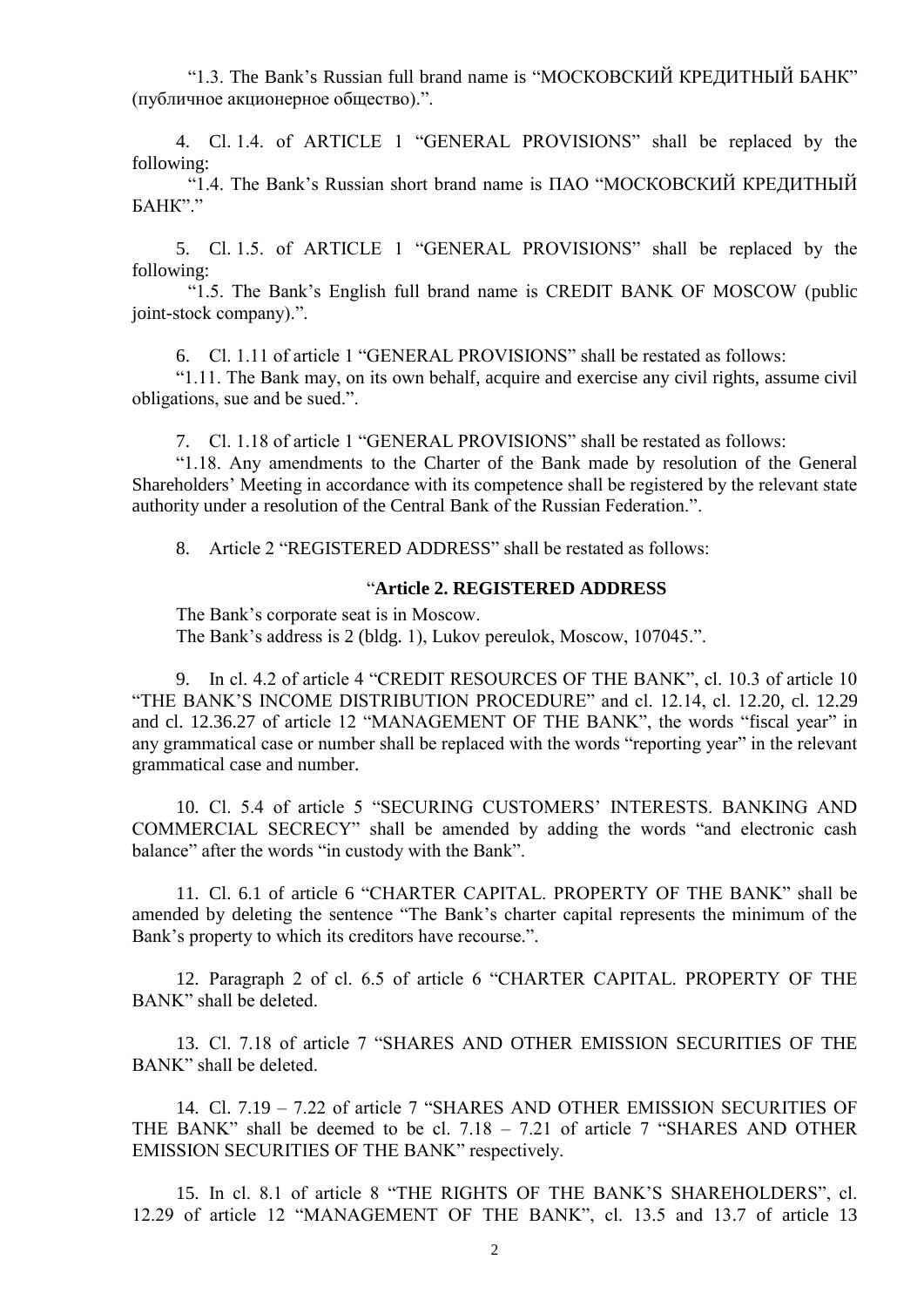"CONTROL OVER THE BANK'S FINANCIAL AND BUSINESS ACTIVITIES", cl. 14.7 of article 14 "THE BANK'S INTERNAL CONTROL" and cl. 15.2 of article 15 "THE BANK'S ACCOUNTING AND REPORTING", the words "accounting statements" in any grammatical case or number shall be replaced with the words "accounting (financial) statements" in the relevant grammatical case and number.

16. Cl. 8.2 of article 8 "THE RIGHTS OF THE BANK'S SHAREHOLDERS" shall be restated as follows:

"8.2. Ordinary shareholders shall be entitled to:

- participate in the General Shareholders' Meeting with a voting right with respect to any matters within its competence (take part in managing the Bank's affairs);

- receive dividends (participate in distribution of the Bank's profits);

- receive a portion, or proportionate value, of the Bank's property remaining after settlements with its creditors upon liquidation;

- where and as provided for by Russian laws and the Bank's Charter, obtain information about the Bank's operations and inspect its accounting and other information;

- where and as provided for by Russian laws, contest any resolutions of the Bank's bodies entailing civil law consequences;

- claim indemnity on behalf of the Bank for any losses caused to the Bank;

- contest, on behalf of the Bank, any of its transactions for reasons provided for by Russian laws, and demand that any invalid or void transactions be unwound;

- other rights granted to the Bank's shareholders by Russian laws and the Bank's Charter".

17. Cl. 9.2 of article 9 "THE BANK'S SHAREHOLDER REGISTER. THE BANK'S SHAREHOLDERS REGISTRATION PROCEDURE" shall be restated as follows:

"9.2. A lawfully licensed organisation (a "keeper of the register") shall be engaged to keep the register and act as counting commission. The Bank shall not be released from the liability for maintenance and keeping of the register entrusted to a keeper of the register.".

18. Cl. 9.3 of article 9 "THE BANK'S SHAREHOLDER REGISTER. THE BANK'S SHAREHOLDERS REGISTRATION PROCEDURE" shall be restated as follows:

"9.3. Any person registered in the Bank's shareholder register must notify the keeper of the register in due course of any changes to that person's details. Neither the Bank, nor the keeper of the register shall be responsible for any loss resulting from any failure to notify them so.".

19. Cl. 9.6 of article 9 "THE BANK'S SHAREHOLDER REGISTER. THE BANK'S SHAREHOLDERS REGISTRATION PROCEDURE" shall be restated as follows:

"9.6. No refusal to make a record in the Bank's shareholder register is allowed other than provided for by law. Any refusal to make a record in the Bank's shareholder register must be notified by the keeper of the register, within three days of the request to make such record, to the requesting party with reason. Any refusal to make a record in the Bank's shareholder register may be contested in a court".

20. Cl. 9.7 of article 9 "THE BANK'S SHAREHOLDER REGISTER. THE BANK'S SHAREHOLDERS REGISTRATION PROCEDURE" shall be deleted.

21. Cl. 9.8 of article 9 "THE BANK'S SHAREHOLDER REGISTER. THE BANK'S SHAREHOLDERS REGISTRATION PROCEDURE» shall be deemed to be cl. 9.7 of article 9 "THE BANK'S SHAREHOLDER REGISTER. THE BANK'S SHAREHOLDERS REGISTRATION PROCEDURE" respectively.

22. Cl. 10.3 of article 10 "THE BANK'S INCOME DISTRIBUTION PROCEDURE" shall be amended by adding the following paragraphs: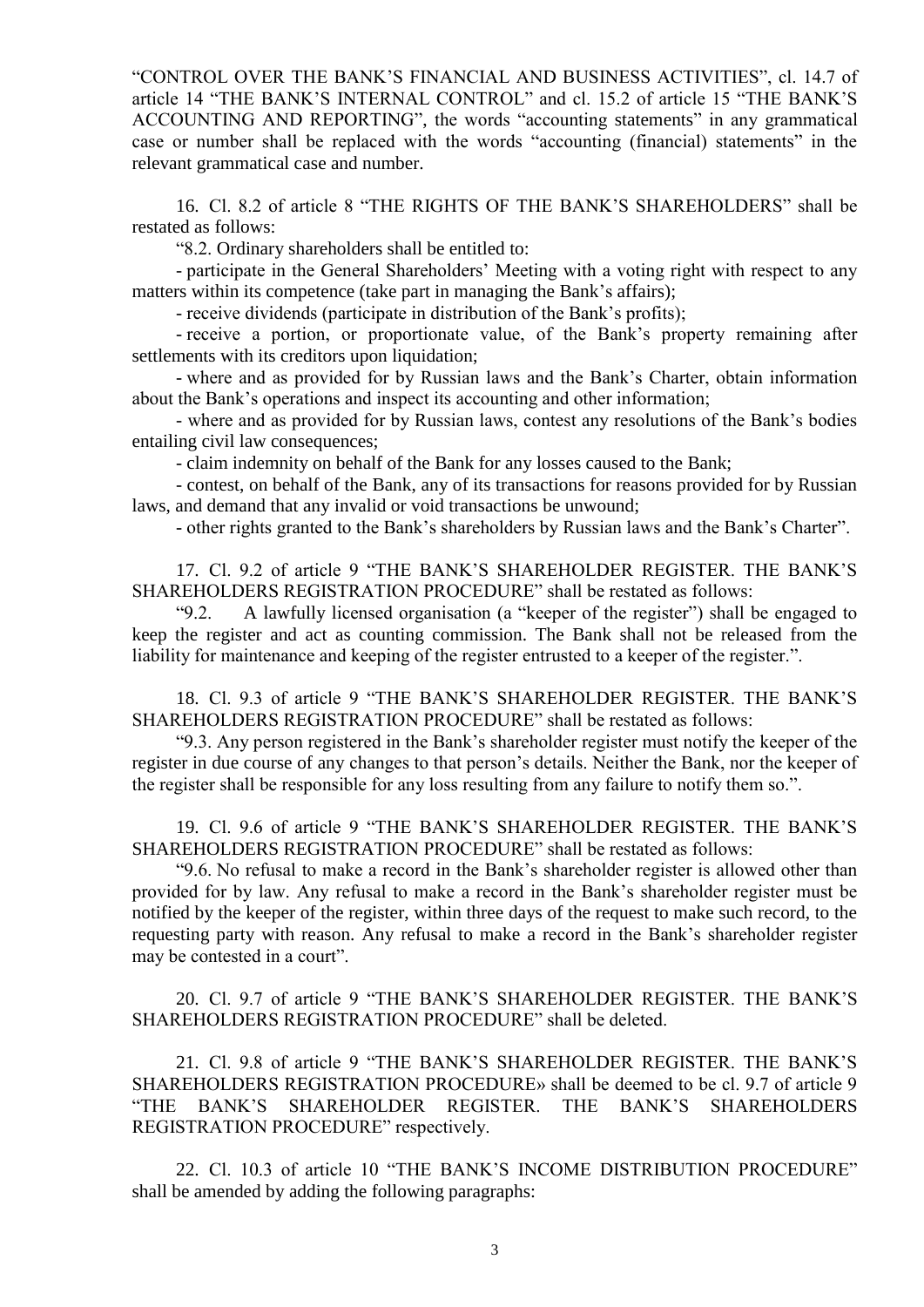"The record date set by a resolution to pay (declare) dividends may not fall earlier than 10 days or later than 20 days of such resolution.

Dividends must be paid within 25 business days or, if payable to any nominees or stock market professional participants acting as asset managers registered in the shareholder register, within 10 business days of the relevant dividend record date.

Dividends shall be paid to the persons who held shares of the relevant category (class) or exercised the rights attached thereto pursuant to federal laws as at the close of business day on the record date set out in the dividend payment resolution.".

23. Cl. 12.3 of article 12 "MANAGEMENT OF THE BANK" shall be restated as follows:

"The Bank's Chairman of the Management Board, his deputies (First Deputy Chairman of the Management Board, Deputy Chairmen of the Management Board), members of the Management Board and the Chief Accountant and Deputy Chief Accountants of the Bank may not hold offices as manager or chief accountant in any other entities being credit or insurance or clearing organisations, stock market professional participants, commodities and/or financial markets trading facilities, as well as joint-stock investment funds, designated depositories for investment funds, non-governmental pension funds, organisations engaged in providing or insuring pensions or in managing investment funds, joint-stock investment funds, unit investment funds or non-governmental pension funds, leasing companies or affiliates of the Bank, or act as unincorporated entrepreneurs. If the Bank has a subsidiary credit institution, the latter's sole executive body may be a member, but not the Chairman, of the Bank's Management Board.

The Chairman of the Management Board, his deputies (First Deputy Chairmen of the Management Board, Deputy Chairmen of the Management Board), members of the Management Board and the Chief Accountant may only hold offices in management bodies of any other entities upon consent of the Supervisory Board.".

24. Cl. 12.9.13 of article 12 "MANAGEMENT OF THE BANK" shall be restated as follows:

"12.9.13. Paying (declaring) dividends for the first quarter, half-year or nine months of a reporting year.".

25. Cl. 12.9.14 of article 12 "MANAGEMENT OF THE BANK" shall be restated as follows:

"12.9.14. Approving the Bank's annual reports and annual accounting (financial) statements, including reports on financial results.".

26. Cl. 12.9.15 of article 12 "MANAGEMENT OF THE BANK" shall be restated as follows:

"12.9.15. Allocating the income (in particular paying (declaring) dividends other than for the first quarter, half-year or nine months of a reporting year) or loss of the Bank for a full reporting year.".

27. Cl. 12.9.16 of article 12 "MANAGEMENT OF THE BANK" shall be restated as follows:

"12.9.16. Setting out regulations for holding General Shareholders' Meetings.".

28. Сl. 12.12 of article 12 "MANAGEMENT OF THE BANK" shall be amended by adding the following paragraph:

"Each issue put to vote shall be decided separately.".

29. Cl. 12.16 of article 12 "MANAGEMENT OF THE BANK" shall be restated as follows: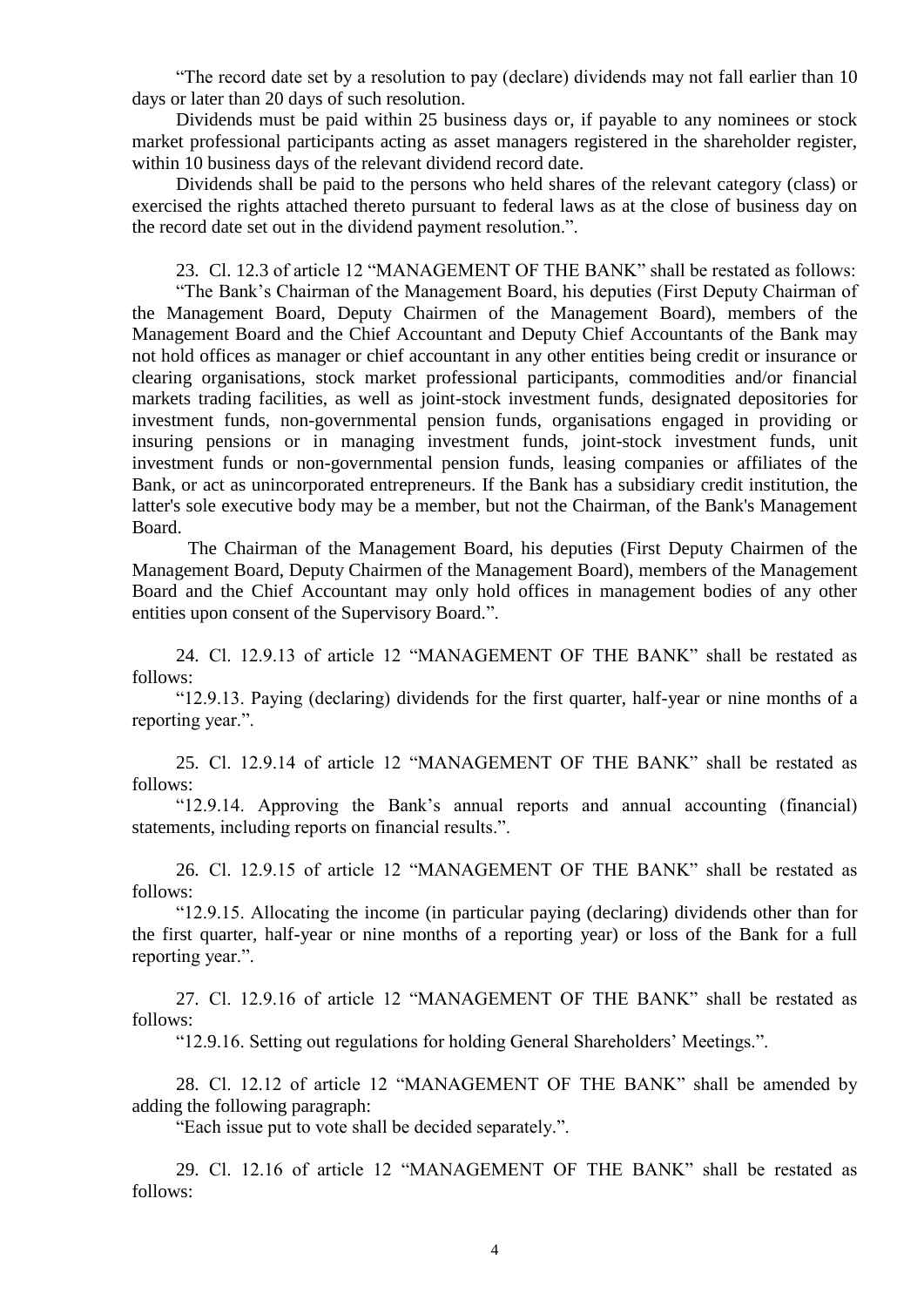"12.16. The record date for participation in a General Shareholders' Meeting may not fall earlier than 10 days of the date it is called or 50 days before the date it is to be held.

The record date for participating in a General Shareholders' Meeting shall be disclosed as provided for by the applicable law at least 7 days in advance.

If the proposed agenda of an extraordinary General Shareholders' Meeting includes election of Supervisory Board members, the date of making the list of persons entitled to participate therein may not be earlier than 10 days of the date of the decision to call, or fall more than 80 days before the date of, that General Shareholders' Meeting.".

30. Cl. 12.18. of ARTICLE 12 "MANAGEMENT OF THE BANK" shall be replaced by the following:

"12.18. Any persons entitled to participate in a General Shareholders' Meeting, whether or not its agenda includes the Bank's reorganisation, may check all necessary information (materials) for the General Shareholders' Meeting in the Bank's premises and other locations at addresses stated in the relevant General meeting notice within 30 days.".

31. Сl. 12.19. of ARTICLE 12 "MANAGEMENT OF THE BANK" shall be replaced by the following:

"12.19. The Bank shall notify those named in the list of persons entitled to participate in a General Shareholders' Meeting about calling thereof in writing by registered mail or by personal delivery to authorised representatives with signed acknowledgment or publication of the relevant announcement on its website at [http://www.mkb.ru](http://www.mkb.ru/) at least 30 days before the date thereof.

If the agenda of an extraordinary General Shareholders' Meeting includes election of the Supervisory Board members and reorganisation of the Bank, the Bank shall notify those named in the list of persons entitled to participate in a General Shareholders' Meeting about calling thereof not later than 70 days before the date thereof.

The ballot shall be sent or delivered against signature to each of those named in the list of persons entitled to participate in the relevant General Shareholders' Meeting at least 30 days before the date thereof. The Bank may send the voting ballot together with the notice of the General Shareholders' Meeting.".

32. Cl. 12.29 of article 12 "MANAGEMENT OF THE BANK", cl. 15.2 and cl. 15.3 of article 15 "THE BANK'S ACCOUNTING AND REPORTING" shall be amended by replacing the words "income statement" in any grammatical case or number with the words "report on financial results" in the relevant grammatical case and number.

33. Cl. 12.36.16 of article 12 "MANAGEMENT OF THE BANK" shall be restated as follows:

"12.36.16. Setting up and dissolving branches and representative offices of the Bank.".

34. Cl. 12.36.23 of article 12 "MANAGEMENT OF THE BANK" shall be restated as follows:

"12.36.23. Approving the Bank's annual budget or any material amendments thereto.".

35. Cl. 12.46. of ARTICLE 12 "MANAGEMENT OF THE BANK" shall be replaced by the following:

"12.46. All matters related to the day-to-day management of the Bank's activities shall be reserved to the Chairman of the Management Board, unless reserved to the General Shareholders' Meeting or the Supervisory Board.

The Chairman of the Management Board shall:

– without any power of attorney, represent the Bank in any institutions, enterprises and organisations in the Russian Federation and abroad, and make any agreements whatsoever and any other transactions on behalf of the Bank;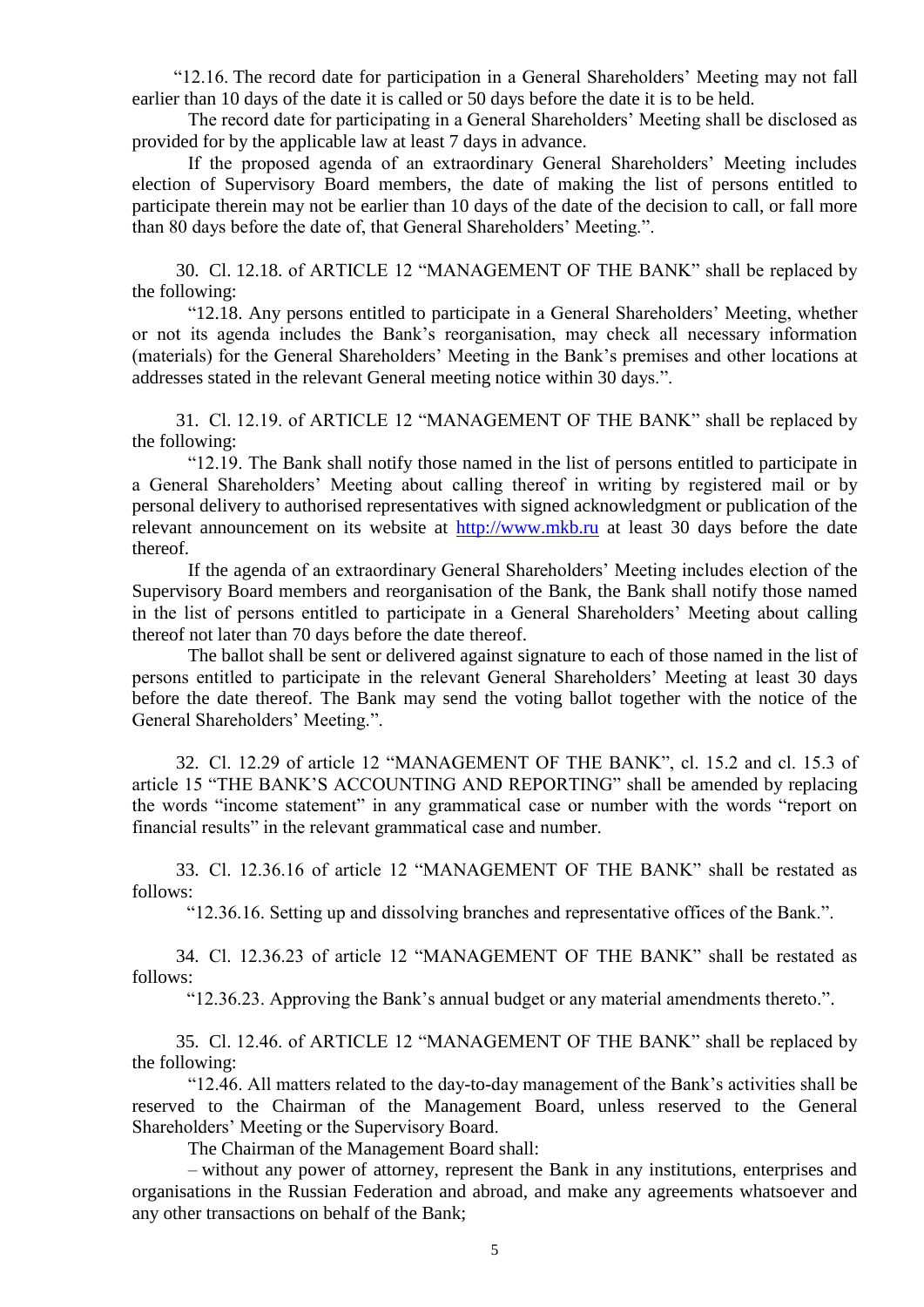– dispose of the Bank's property to the extent permitted by applicable Russian laws;

– open correspondent and any other accounts with other banks including foreign banks;

– ensure accounting and reporting in the Bank, and compliance of banking operations with the effective legislation of the Russian Federation, and be liable for the performance of the said duties imposed on him by federal laws;

– approve the Bank's staff chart, hire and dismiss employees of the Bank (in particular appoint and dismiss the Chief Accountant), grant incentives to and impose sanctions on the Bank's staff under the effective legislation of the Russian Federation;

– issue orders and directions binding on all of the Bank's employees on any issues of the Bank's activities;

– issue powers of attorney to the Bank's employees, whether sub-delegable or not;

– exercise powers related to organisation of internal control in the Bank defined in Article 14 hereof;

– set the coupon rate for (coupon income on) any bonds of the Bank;

– resolve to appoint a representative of bondholders where required by federal laws, and to make/amend/terminate the contract with any such representative;

– resolve to convene a General Bondholders' Meeting in such manner and time as set out by applicable laws;

– approve securities issue completion reports;

– resolve any other issues arising out of the current activities of the Bank.".

36. Cl. 14.16 of article 14 "THE BANK'S INTERNAL CONTROL" shall be restated as follows:

"14.16. The Internal Audit Division in the person of its Head shall be accountable for its activities to the Supervisory Board. The Internal Audit Division's performance shall be reviewed in accordance with the Bank of Russia's regulations.".

37. ARTICLE 14 "THE BANK'S INTERNAL CONTROL" shall be amended by adding cl. 14.24. as follows:

"14.24. The Head of Internal Control Service is an employee of the Bank's and shall be appointed by the Chairman of the Management Board.".

38. Chapter 14 "THE BANK'S INTERNAL CONTROL" shall be amended by adding cl. 14.25 as follows:

"14.25. The Head of the Bank's risk management subdivision shall be appointed and removed by the Chairman of the Management Board.".

39. Сl. 14.24 and cl. 14.25 of article 14 "THE BANK'S INTERNAL CONTROL" shall be deemed to be cl. 14.26 and cl. 14.27 of article 14 "THE BANK'S INTERNAL CONTROL" respectively.

40. Cl. 16.3 of article 16 "THE BANK'S REORGANISATION AND LIQUIDATION" shall be restated as follows:

"16.3. The Bank of Russia may debar the Bank's reorganisation, if it would give rise to administering any bankruptcy preventing measures as stipulated by the Federal Law "On Insolvency (Bankruptcy)".".

41. Cl. 16.4 of article 16 "THE BANK'S REORGANISATION AND LIQUIDATION" shall be restated as follows:

"16.4. The Bank's liquidation shall be carried out in compliance with federal laws under a resolution of a General Shareholders' Meeting or a court judgement on the grounds set out by the Civil Code of the Russian Federation, the Federal Law "On Banks and Banking Activities" or the Federal Law "On Insolvency (Bankruptcy)". The Bank's liquidation shall result in